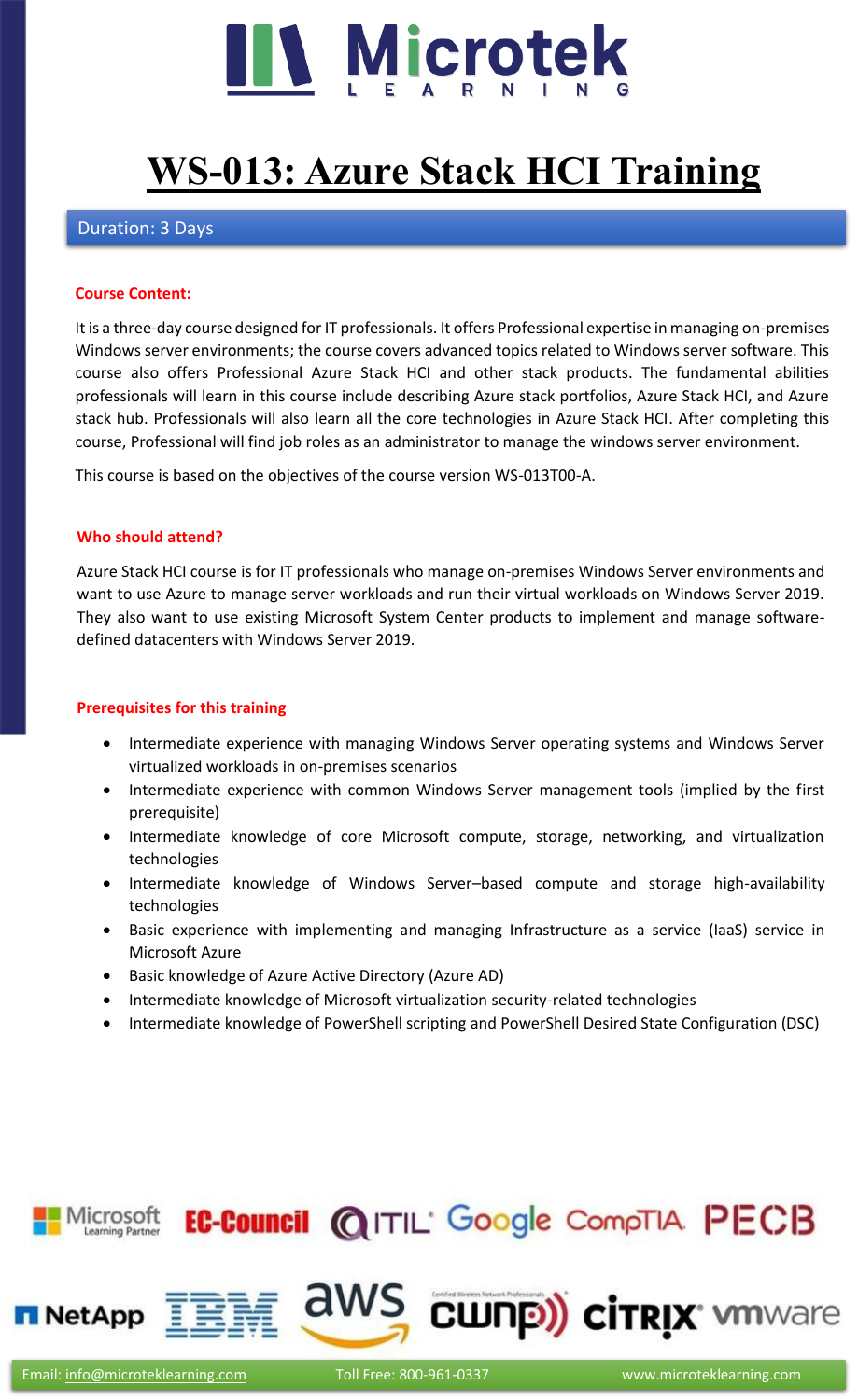

#### **Course Objectives**

- Describe the Azure Stack portfolio, including Azure Stack HCI, Azure Stack Hub, and Azure Stack Edge
- Describe the Azure Stack HCI core technologies and management tools.
- Describe the process of a typical Azure Stack HCI implementation.
- Identify Azure Stack HCI hybrid capabilities.
- Implement, manage, and maintain workloads on Azure Stack HCI.
- Plan for and implement Azure Stack HCI Storage, including Storage QoS and Storage Replica.
- Plan for Azure Stack HCI Networking.
- Implement Software Defined Networks in Azure Stack HCI.

# **Detailed Course Outline**

# **Module 1: Introducing Azure Stack HCI**

This module describes the basic characteristics of Azure Stack HCI, along with its peer offerings that are part of the Azure Stack portfolio, including Azure Stack Hub and Azure Stack Edge. The module also presents an overview of the Azure Stack HCI core technologies and management tools, and a high-level walkthrough of a typical implementation process. Finally, the modules conclude with a summary of Azure Stack HCI hybrid capabilities, most of which are covered in detail in Module 4.

#### **Lessons**

- Overview of Azure Stack HCI
- Overview of Azure Stack HCI technologies
- Overview of Azure Stack HCI management tools
- Overview of the Azure Stack HCI hybrid capabilities

After completing this module, students will be able to:

- Describe basic capabilities and use cases of the Microsoft Azure Stack portfolio.
- Identify the core components of the Azure Stack HCI architecture.
- Identify common management tools used to deploy and manage a hyperconverged infrastructure.
- Describe the purpose and capabilities of Azure Arc.
- Identify Azure infrastructure services that you can integrate into your on-premises environment.
- Configure cloud witness as the quorum witness type.
- Describe how to establish a Point-to-Site VPN to an Azure virtual network with Azure Network Adapter
- Describe the characteristics and use cases for Azure File Sync and Azure Monitor.
- Explain now to maintain business continuity, using Azure Backup and Azure Site Recovery.
- Describe Azure Update Management use cases and architecture.
- Describe the high-level process for provisioning an Azure Stack HCI implementation.

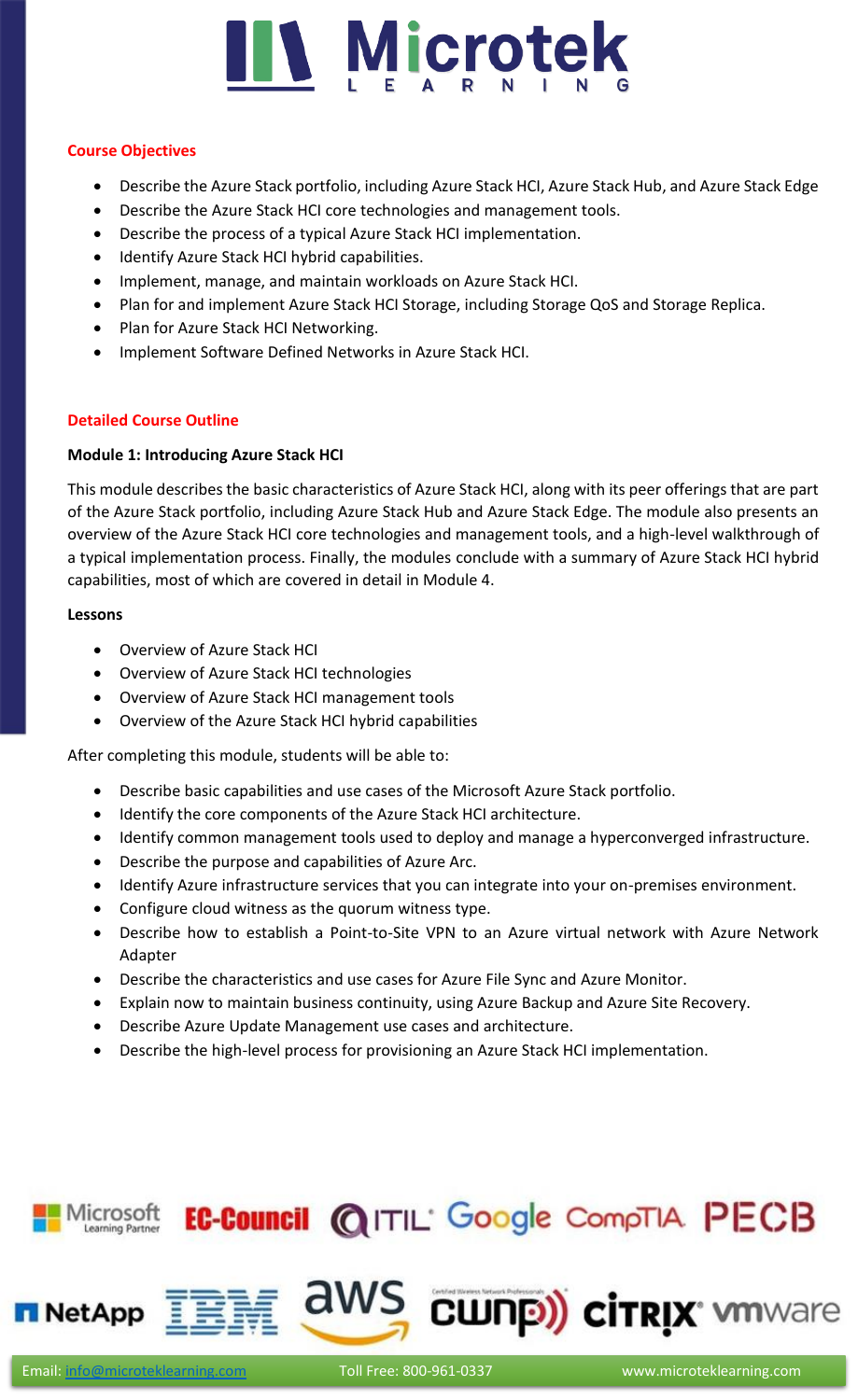# **IV Microtek**

#### **Module 2: Operating and maintaining Azure Stack HCI**

This module describes how to implement, manage, and maintain workloads on Azure Stack HCI. As described in the first module, Azure Stack HCI is designed to optimize performance, resiliency, and scalability of specific types of workloads. Implementing these workloads follows the initial configuration, which involves provisioning virtualized storage and networking layers on top of the hardware approved by Microsoft that is running the Windows Server 2019 operating system. This module provides an overview of different Azure services and Windows Server functionality that can be used to manage and maintain those workloads, leveraging integration of Windows Server 2019 with Azure.

#### **Lessons**

- Implementing and managing workloads on Azure Stack HCI
- Maintaining Azure Stack HCI

**Lab**: Lab B: Using Windows Admin Center in hybrid scenarios

- Integrating hyperconverged infrastructure with Azure services
- Reviewing Azure integration functionality
- Managing updates to hyperconverged infrastructure

After completing this module, students will be able to:

- Implement shared clustering with shared disks.
- Describe components required to deploy shielded VMs.
- Implement Virtual Desktop Infrastructure (VDI) workloads.
- Host container-based deployments in Azure Stack HCI.
- Create a Point-to-Site (P2S) VPN connection to an Azure virtual network, with Azure Network Adapter.
- Describe Azure File Sync architecture.
- Implement Azure File Sync to replicate files between on-premises and an Azure file share.
- Manage Azure Stack HCI workloads with Azure Arc.

# **Module 3: Planning for and implementing Azure Stack HCI storage**

This module describes how to plan for and implement Azure Stack HCI Storage. The module covers the core HCI storage technologies in detail and includes specific coverage of Storage QoS and Storage Replica (in the context of Azure Stack HCI). The module describes the process of planning, implementation, and management of Azure Stack HCI storage.

# **Lessons**

- Overview of Azure Stack HCI Storage core technologies
- Planning for Storage Spaces Direct in Azure Stack HCI
- Implementing a Storage Spaces Direct-based hyper-converged infrastructure
- Managing Storage Spaces Direct in Azure Stack HCI
- Planning for and implementing Storage QoS
- Planning for and implementing Storage Replica

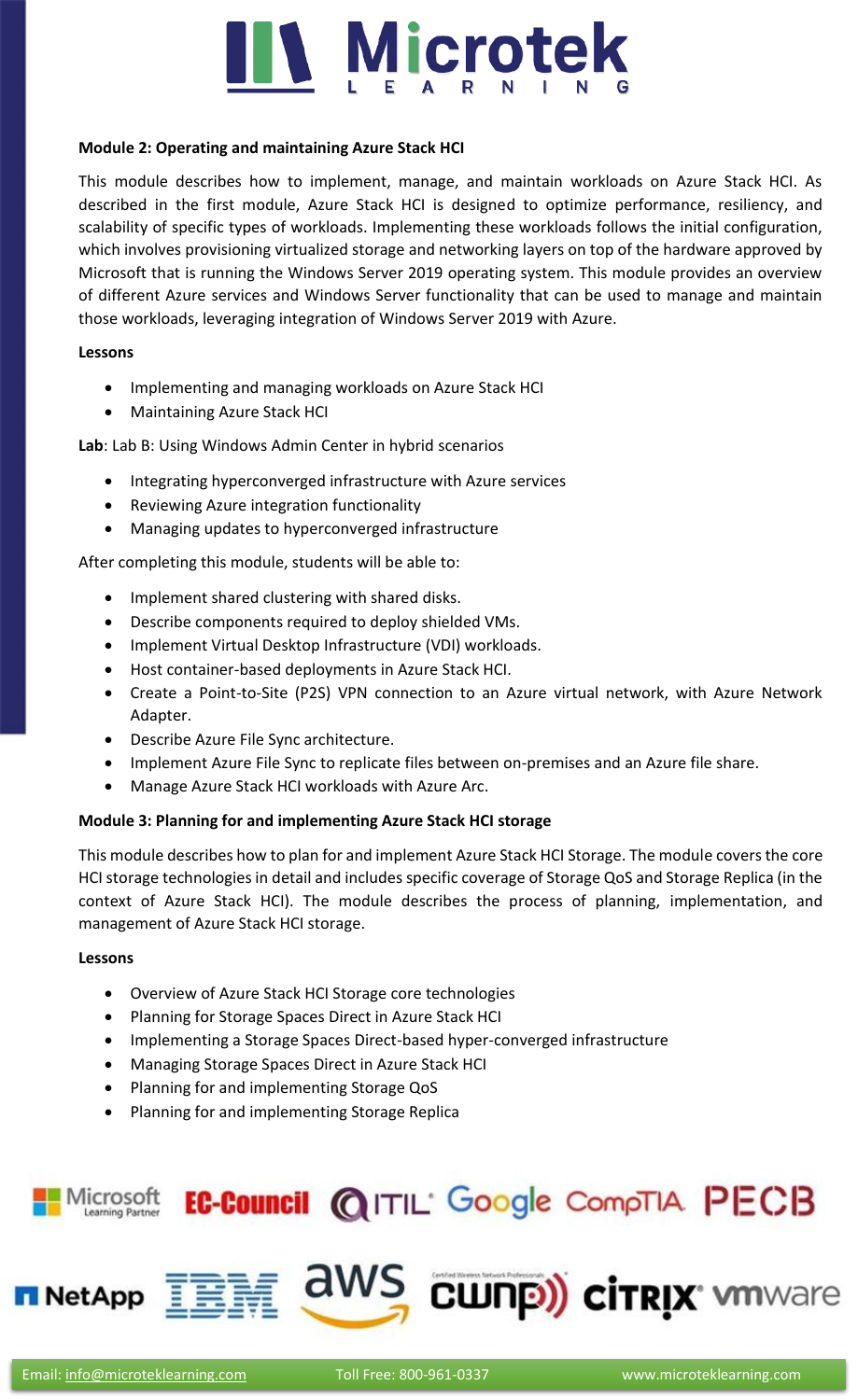

**Lab:** Implementing a Storage Spaces Direct cluster

- Implementing a Storage Spaced Direct cluster by using Windows PowerShell
- Managing of a Storage Spaces Direct cluster by using Windows Admin Center and Windows PowerShell
- Managing and monitoring resiliency of a Storage Spaces Direct cluster
- Managing Storage Spaces Direct cluster tiers
- Identifying and analyzing metadata of a Storage Spaces Direct cluster (optional)

After completing this module, students will be able to:

- Describe Azure Stack HCI storage core technologies.
- Plan for Storage Spaces Direct in Azure Stack HCI.
- Implement Storage Spaces Direct-based Hyper-Converged Infrastructure.
- Manage Storage Spaces Direct in Azure Stack HCI.
- Plan for and implement Storage QoS.
- Plan for and implement Storage Replica.

# **Module 4: Planning for and implementing Azure Stack HCI networking**

This module describes how to plan for and implement Software Defined Networking in Azure Stack HCI. The module focuses on the technology and its basic functionality, with emphasis on Windows Admin Center as the primary SDN management tool. The module also covers in more detail four specific components of SDN available in Azure Stack HCI; Switch Embedded Teaming (SET), Software Load Balancing (SLB), Datacenter Firewall, and RAS Gateways.

#### **Lessons**

- Overview of Azure Stack HCI core networking technologies
- Overview of network virtualization and Software-Defined Networking
- Planning for and implementing Switch Embedded Teaming
- Planning for and implementing Datacenter Firewall
- Planning for and implementing Software Load Balancing
- Planning for and implementing RAS Gateways

**Lab:** Lab A: Deploying Software-Defined Networking

- Deploying Software-Defined Networking by using PowerShell
- Managing virtual networks by using Windows Admin Center and PowerShell
- Implementing SDN Access Control List by using Windows Admin Center
- Implementing SDN Software Load Balancing by using Windows Admin Center and Windows PowerShell

After completing this module, students will be able to:

- Describe the core Software-Defined Networking (SDN) components of Azure Stack HCI.
- Distinguish between software-only and hardware-only features, in the context of Azure Stack HCI.
- Describe the use case for Simplified SMB Multichannel and Multi-NIC Cluster Networks.
- Describe network virtualization in the context of Azure Stack HCI.





aws cunp) cirrix when